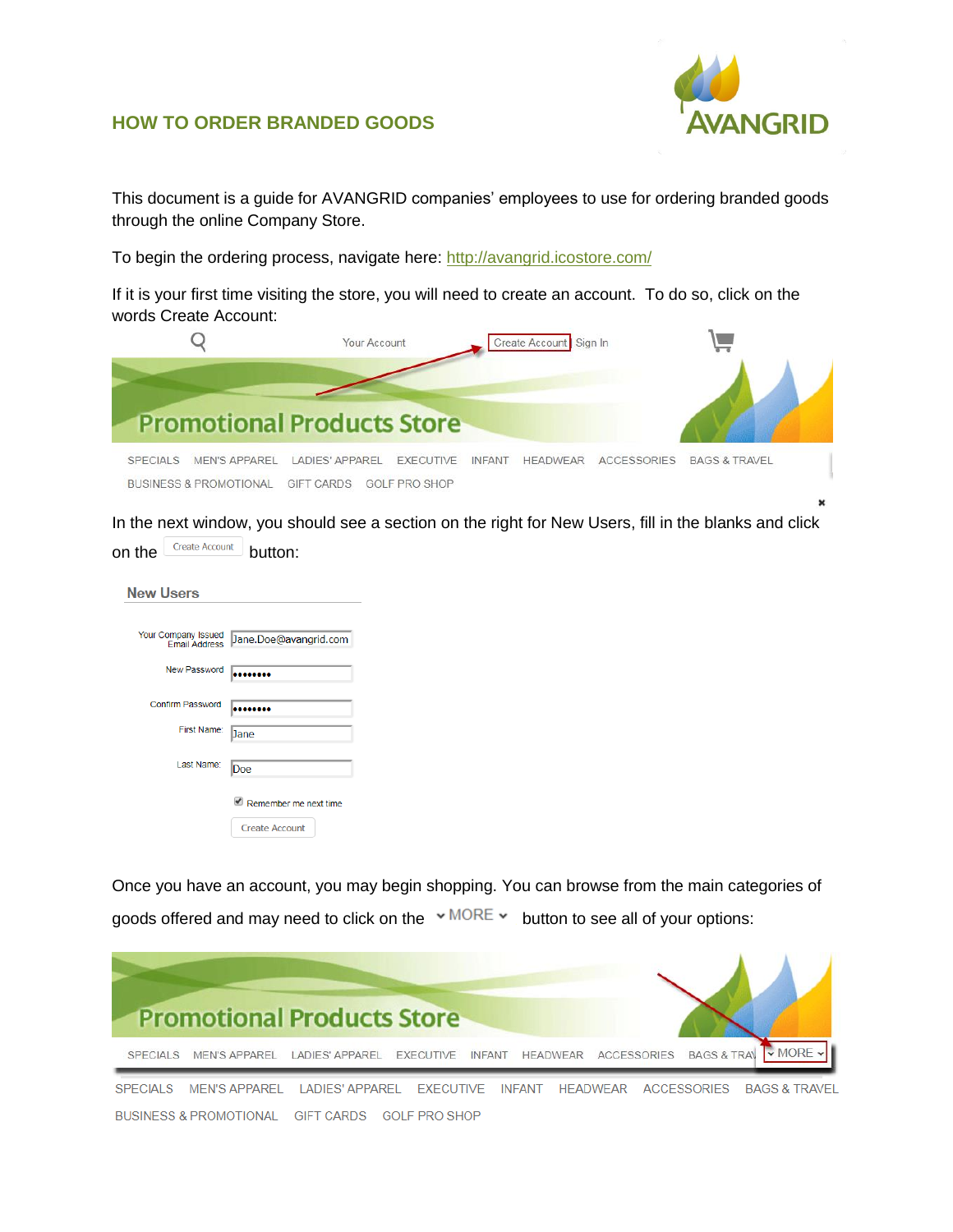Or, you can click on the  $\mathbb Q$  to search for something specific:

| Search By Brand                        | v |
|----------------------------------------|---|
| <b>Search By Brand</b>                 |   |
| Alternative                            |   |
| <b>Bulwark</b>                         |   |
| Carhartt                               |   |
| <b>Comfort Colors</b>                  |   |
| Cutter & Buck                          |   |
| Devon & Jones                          |   |
| econscious                             |   |
| <b>Eddie Bauer</b><br><b>Gift Card</b> |   |
| Gildan                                 |   |
| Hanes                                  |   |
| <b>Headsweats</b>                      |   |
| IB <sub>1</sub>                        |   |
| Iberdrola Renewables                   |   |
| <b>iCoStore</b>                        |   |
| Marmot                                 |   |
| New Era                                |   |
| Next Level                             |   |
| <b>Nike</b>                            |   |

Once you have made your selection, take care to specify all of your preferred options, including branding.

For this guide, we will walk through ordering an item of clothing. However, the process will be very similar for any item. Select the item you would like to order.

In this example, the first option is to choose between the offered colors of White or Vivid Green:

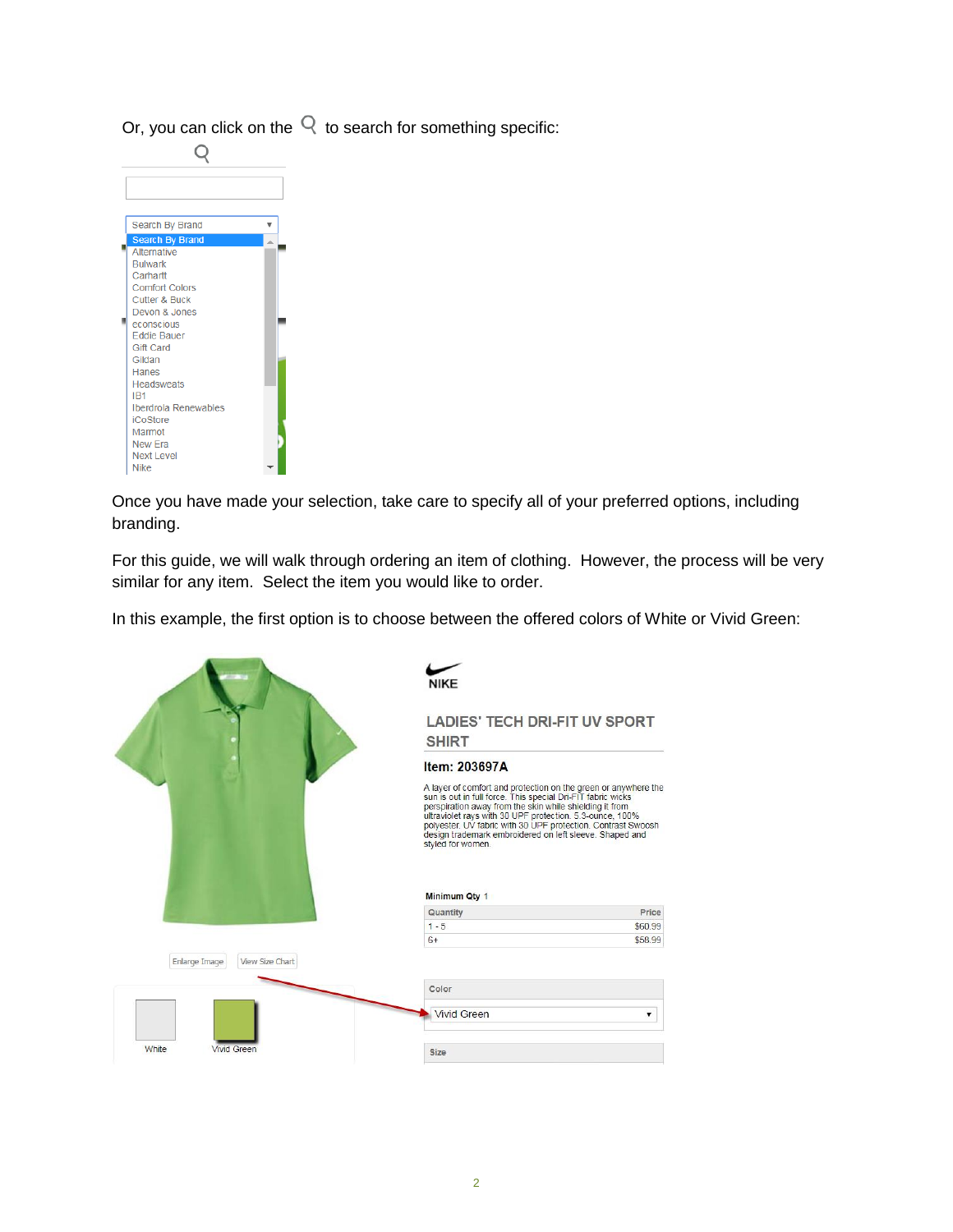In this example, the next option is to choose the quantity of each size:

| <b>Size</b>   |  |
|---------------|--|
| Ś             |  |
| м             |  |
|               |  |
| <b>XL</b>     |  |
| 2XL (+\$2.00) |  |

The next option is to choose your *first* brand & location. See your options by clicking on the dropdown lists.

| Location                                                   |  |
|------------------------------------------------------------|--|
| <b>Right Sleeve</b>                                        |  |
| <b>Right Chest</b>                                         |  |
| <b>Right Sleeve</b>                                        |  |
| Yoke                                                       |  |
| Logo                                                       |  |
| <b>AVANGRID</b>                                            |  |
| <b>AVANGRID</b>                                            |  |
| <b>AVANGRID (Green)</b>                                    |  |
| <b>AVANGRID (Tonal)</b>                                    |  |
| <b>AVANGRID (White)</b>                                    |  |
| Iberdrola                                                  |  |
| Iberdrola (Green)                                          |  |
| Iberdrola (Tonal)                                          |  |
| Iberdrola (White)                                          |  |
| <b>Avangrid Renewables</b>                                 |  |
| Avangrid Renewables (Green)                                |  |
| <b>Avangrid Renewables (Tonal)</b>                         |  |
| <b>Avangrid Renewables (White)</b><br><b>Berkshire Gas</b> |  |
| Berkshire Gas (Green)                                      |  |
| Berkshire Gas (Tonal)                                      |  |
| Berkshire Gas (White)                                      |  |
| <b>Central Maine Power</b>                                 |  |
| Central Maine Power (Green)                                |  |
| Central Maine Power (Tonal)                                |  |
| Central Maine Power (White)                                |  |

In this example, you first need to choose the location for the brand to be applied, and then the logo to be applied:

| <b>Choose Logo &amp; Location</b> |                               |
|-----------------------------------|-------------------------------|
| Location                          |                               |
| <b>Left Chest</b>                 |                               |
| Logo                              |                               |
| <b>AVANGRID</b>                   |                               |
|                                   | Logo preview<br>displays here |
| <b>AVANGRID</b>                   |                               |
| <b>View Primary Logos</b>         |                               |

The next option is to choose the location for your *second* logo:

| Optional - Second Logo & Location |
|-----------------------------------|
| Location<br><b>Right Sleeve</b>   |
|                                   |
| Logo                              |
| Turbines (Tonal) - \$4.00         |
|                                   |
| <b>View Secondary Logos</b>       |

NOTE: Leave this blank if you DO NOT want a second logo. Adding it will increase cost.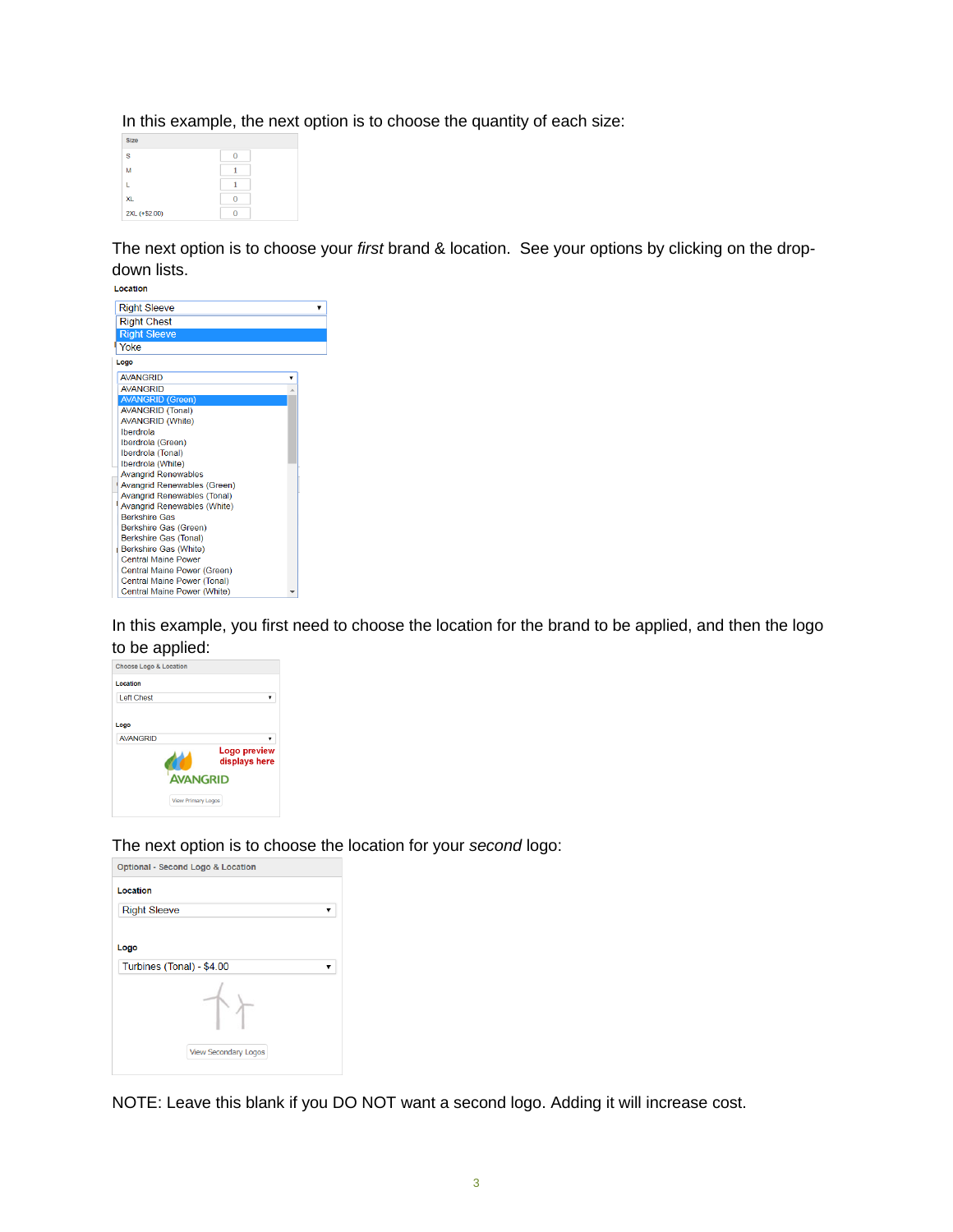In the case of clothing, you may have the option to further personalize your item(s). Click Add Personalization to see further options to customize your order:

| Optional - Add Personalization (+\$7.00) |                            |  |  |  |  |
|------------------------------------------|----------------------------|--|--|--|--|
|                                          | <b>Add Personalization</b> |  |  |  |  |

## EXAMPLE:

|                                                                                                                                               | <b>Personalization</b>                                                                                                                                                                                              |  |  |  |  |
|-----------------------------------------------------------------------------------------------------------------------------------------------|---------------------------------------------------------------------------------------------------------------------------------------------------------------------------------------------------------------------|--|--|--|--|
| Ladies' Tech Dri-FIT UV Sport Shirt                                                                                                           |                                                                                                                                                                                                                     |  |  |  |  |
| This product can have up to 2 lines of text. Each line is<br>limited to 13 characters and will be just as typed. Type<br>casing is important. |                                                                                                                                                                                                                     |  |  |  |  |
| Line 1                                                                                                                                        |                                                                                                                                                                                                                     |  |  |  |  |
| Line 2                                                                                                                                        |                                                                                                                                                                                                                     |  |  |  |  |
|                                                                                                                                               | Please select the Location for your personalization for<br>Ladies' Tech Dri-FIT UV Sport Shirt. If you choose a<br>location where a logo has been selected, the personalization<br>will be centered under the logo. |  |  |  |  |
| Font:                                                                                                                                         | $\Box$ Block                                                                                                                                                                                                        |  |  |  |  |
|                                                                                                                                               | $\bigcirc$ Script                                                                                                                                                                                                   |  |  |  |  |
|                                                                                                                                               |                                                                                                                                                                                                                     |  |  |  |  |
| Location:                                                                                                                                     | Left Chest<br>▼                                                                                                                                                                                                     |  |  |  |  |
|                                                                                                                                               | Alignment Left Justified<br><b>Complete Personalization</b><br>Cancel                                                                                                                                               |  |  |  |  |

NOTE: Customizing options will differ depending on what kind of item you are ordering, and will increase the cost of each item.

The above product customizing example should give you an idea of how to navigate around the site and select your options to achieve appropriate branding of your item(s). If you do not see the logo or graphic you need, please contact Branding at [RenBranding@avangrid.com.](mailto:RenBranding@avangrid.com)

When you have made all of your selections and proofed every option, you can  $\Box$  Add To Cart by clicking on the button:

| Optional - Add Personalization (+\$7.00)                  |                                                                                     |            |  |
|-----------------------------------------------------------|-------------------------------------------------------------------------------------|------------|--|
| <b>Add Personalization</b>                                |                                                                                     |            |  |
| <b>Add To Cart</b>                                        |                                                                                     |            |  |
| <b>Continue Shopping</b>                                  | and build your order by going through the selection process described above for any |            |  |
| additional items that will be included on your order:     |                                                                                     |            |  |
| Continue Shopping                                         | <b>Return to Business Gifts</b>                                                     | Go to Cart |  |
| When you have added all your items to your cart, click on |                                                                                     | Go to Cart |  |
| <b>Continue Shopping</b>                                  | <b>Return to Business Gifts</b>                                                     | Go to Cart |  |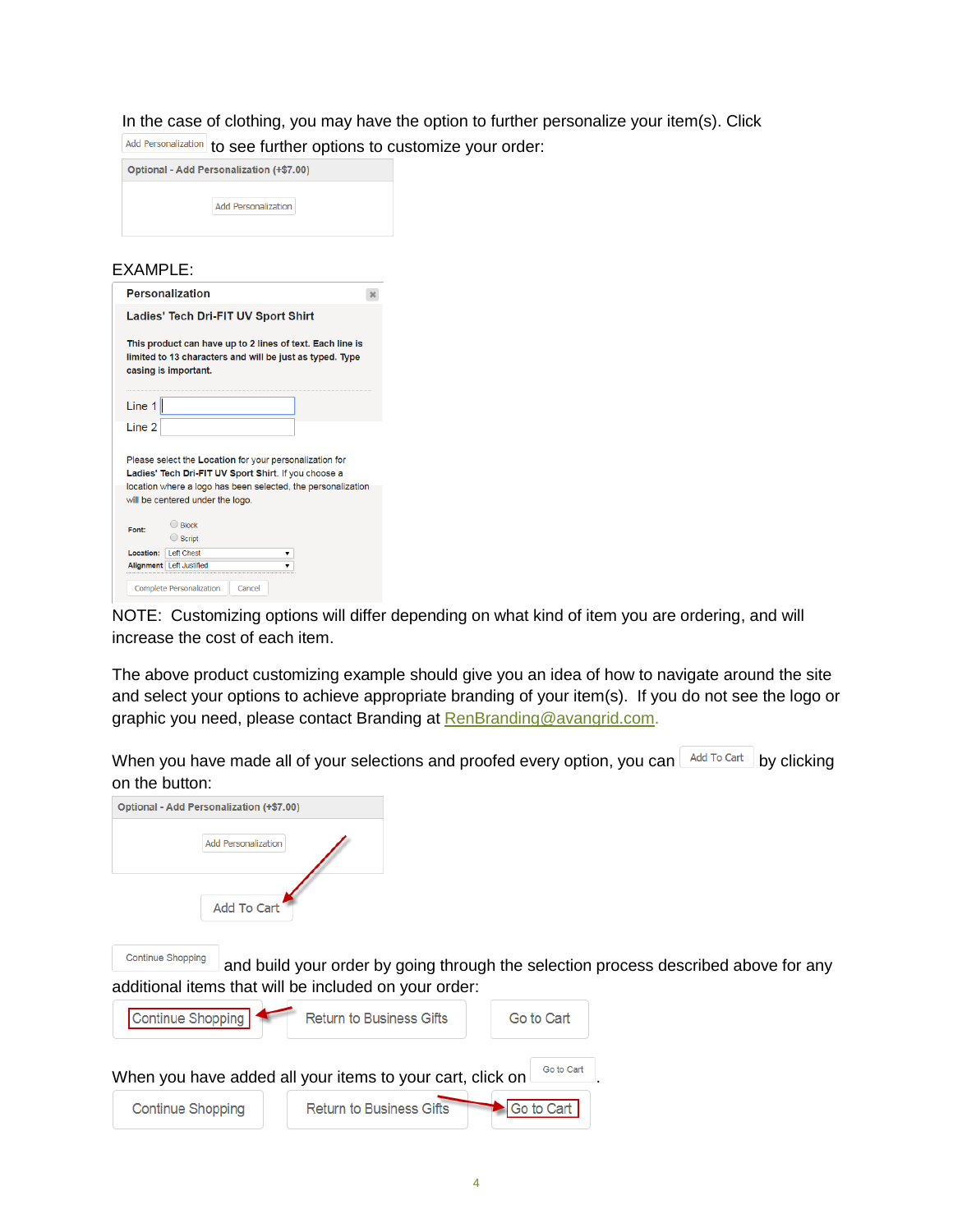At this point, your order has been compiled under your login, and will be held there until you either remove the items, or place the order. You can see the total cost of the merchandise:

| All products are decorated when ordered. Orders will ship in 8 business days from Arizona. An email<br>will be sent with tracking information when your order ships.              |              |                         |
|-----------------------------------------------------------------------------------------------------------------------------------------------------------------------------------|--------------|-------------------------|
| 595 Products                                                                                                                                                                      |              |                         |
| Ladies' Tech Dri-FIT UV Sport Shirt<br>Color Vivid Green<br>Size L<br>Primary Logo: AVANGRID on Left Chest<br>Secondary Logo: Turbines (Tonal) - \$4.00 on Right Sleeve<br>Remove | \$64.99      | \$64.99<br>Qtv<br>1     |
| 30 oz. Eco Gripper Poly-Clear Bottle<br>Color Clear<br>Primary Logo: AVANGRID (1 Color Imp) on Standard<br>Ramova                                                                 | \$3.49       | \$307.12<br>Otv<br>88   |
| <b>Curvaceous Gel Pen</b><br><b>Color Silver</b><br>Primary Lono: Avanorid Renewables (1 Color Impromotandard<br>Remove                                                           | \$1.01<br>or | Qtv.<br>\$505.00<br>500 |
| <b>Business Card Holder</b><br>Primary Logo: Avangrid Renewables (Laser Etch) on Standard<br>Remove                                                                               | \$19.99      | \$119.94<br>6           |
|                                                                                                                                                                                   |              | Subtotal: \$997.05      |

You can now go into SAP and follow the process to get a PO using these codes:

**Vendor Code:** 619536 iCoStore

**Material Code:** 11001570 Promotional Merchandise

Once you have the PO number, log back into the Company Store, and your account:

| <b>Your Account</b>               | Create Account Sign In |  |
|-----------------------------------|------------------------|--|
|                                   |                        |  |
| <b>Promotional Products Store</b> |                        |  |

Once logged in, you can click on the  $\overline{\mathbf{t}}$  to see a summary of your cart. To return to your shopping cart details, click on the  $\frac{c \text{h}_\text{eck Out}}{c \text{h}_\text{eck Out}}$  button:



Note that at the bottom of the shopping cart summary page, you can see the anticipated ship date for your order:

| Orders placed today will ship on or before 9/5/2017. |                     |          |  |  |
|------------------------------------------------------|---------------------|----------|--|--|
|                                                      | <b>Your Account</b> | Sign Out |  |  |

To finish placing your order, click on the  $\Box$  Check Out Now button:

|  | Update Shopping Cart Continue Shopping Check Out Now |  |
|--|------------------------------------------------------|--|
|--|------------------------------------------------------|--|